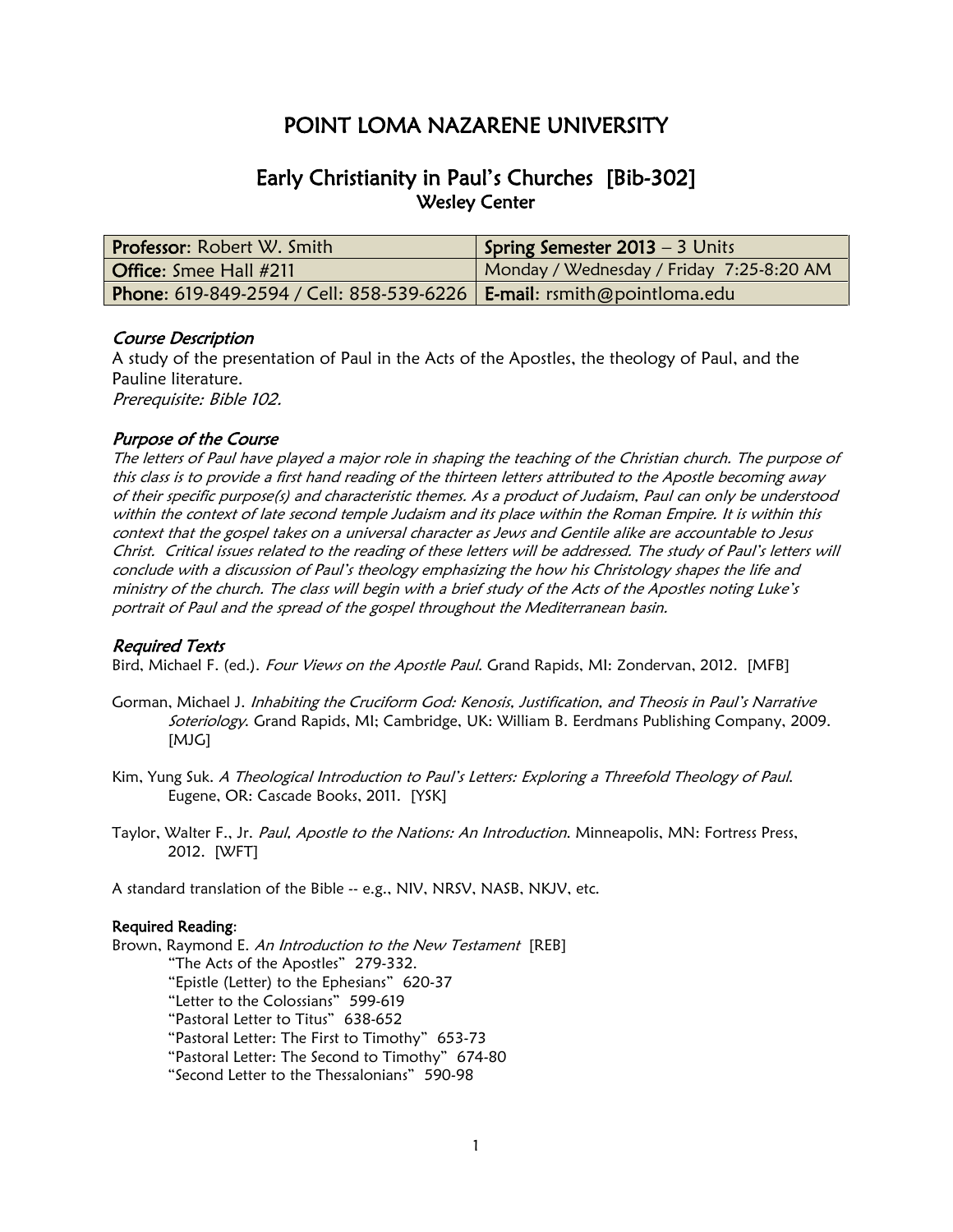DeSilva, David. An Introduction to the New Testament [DDS] "The Acts of the Apostles" 348-90

Beker, J. Christiaan. Paul the Apostle. "Contingency and Coherence in Paul's Letters" 23-36 "Paul's Apocalyptic Theology." 135-81

## Course Objectives

- To learn to read Paul's letters and the Acts of the Apostles against the backdrop of their historical and cultural settings in the Roman Empire of the first century.
- To comprehend the nature and significance of Paul's gospel and its implications for ministry within the Christian church.
- **To recognize the indispensible role of Jesus Christ in Pauline thought and how it shapes the** ministry of the early church.
- **To become familiar with the major themes and motifs of Pauline thought.**
- To discern the difference between the images of Paul as revealed in the letters and in Luke's portrait of Paul as he proclaims the message of Jesus Christ throughout the Mediterranean basin.

The student will learn to discriminate between the historical, literary, and theological worlds of the world of early Christianity.

#### Course Requirements

- Complete all assigned readings from the Bible and the textbooks, and required readings.
- **Complete all writing assignments and examinations on the designated dates.**
- Write a 3500 word biblical interpretation paper on a significant Pauline text following the exegetical method presented in class lectures. The paper is due April 15, 2013.
- **Participate in class discussions.**
- The Professor assumes that the student will read and re-read the biblical texts.

## **Grading**

| Exam 1 [Mid-Term]                    | 200 |
|--------------------------------------|-----|
| Exam 2 [Final]                       | 200 |
| <b>Biblical Interpretation Paper</b> | 300 |
| Writing Assignments                  | 300 |
|                                      |     |

## Total 1000 points

## Important Student Information

Note: Academic Accommodations

All students are expected to meet the minimum standards for this course as set by the Professor. Students with learning disabilities who may need accommodations should first discuss options and services available to them in the Academic Support Center (ASC) during the first two weeks of the semester. The ASC, in turn, will contact professors with official notification and suggested classroom accommodations, as required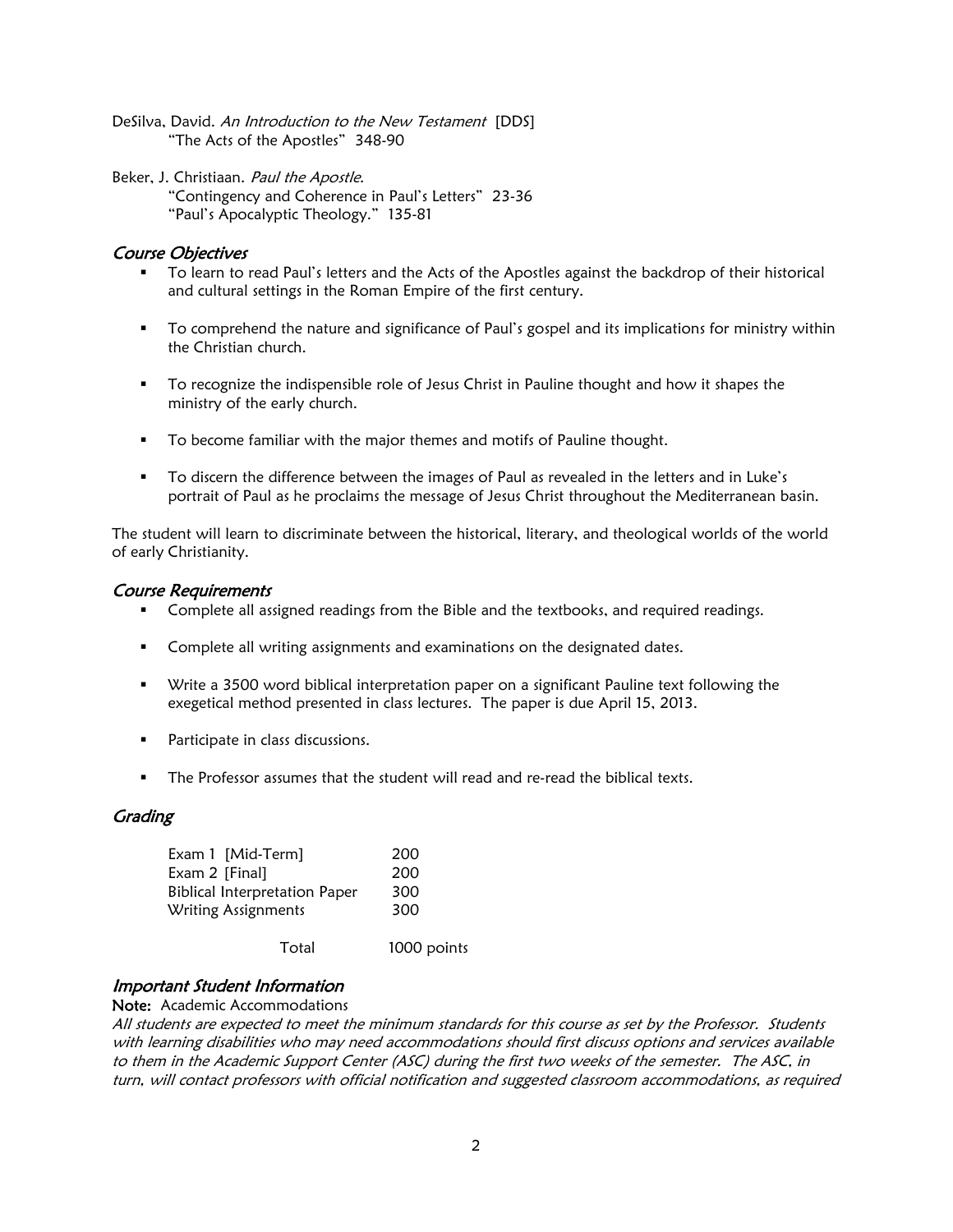by federal law. Approved documentation must be provided by the student and placed on file in the ASC prior to the beginning of the semester.

#### Note: Inclusive Language Statement

The School of Theology and Christian Ministry (STCM) is committed to the equality of women and men. Recognizing that people have often used the English language in ways that imply the exclusion of inferiority of women, the STCM urges students, faculty and staff to avoid sexist language in public discourse, in classroom discussions, and in their writing.

Note: Academic honesty is expected in all writing assignments and on the Examinations.

#### Note: General Education Statement

These courses are basic components of the General Education Program at Point Loma Nazarene University, under the category of Responding to the Sacred. By including these courses in a common educational experience for undergraduates, the faculty supports the study of Scripture and Christian heritage as foundational in the pursuit of knowledge and the development of personal values.

| <b>Date</b>          | Lecture / Assignments               | <b>Readings</b>            |
|----------------------|-------------------------------------|----------------------------|
| Jan 8                | Introduction to the Class           |                            |
|                      | Acts - 1 [Acts 21:1-26]             |                            |
| Jan 9                | $Acts - 2$ [Acts 1-12]              | [REB 279-332] [DDS 348-90] |
| Jan 11               | Acts $-3$ [Acts 13-20]              | [MFB 9-64]                 |
| Jan 14               | Acts - 4 [Acts 21-28]               |                            |
| Jan 16               | Basic Themes in Early Christianity  | [WFT 3-34] [JCB 23-36]     |
| <b>Jan 18</b>        | Background to Paul's Letters        | [WFT 35-50]                |
| <b>Jan 21</b>        | MLK, Jr. Day - No Class             |                            |
| Jan 23               | Romans $-1$ [Introduction]          | [WFT 223-35, 50-52]        |
|                      |                                     | [JCB 135-81]               |
| Jan 25               | Romans $-2$ [Chapter 1;1 $-2:16$ ]  | [WFT 236-37] [WFT 51-89]   |
| Jan 28               | 1 Thessalonians                     | [WFT 127-41]               |
| Jan 30               | Galatians $-1$                      | WFT 143-59]                |
| Feb 1                | Romans - 3 [Chapter $2:17 - 3:20$ ] | [WFT 91-123]               |
| Feb 4                | Galatians $-2$                      | [MFB 65-112]               |
| Feb 6                | 1 Corinthians $-1$                  | [WFT 161-88]               |
| Feb 8                | Romans - 4 [Chapter 3:21 - 4:25]    | [WFT 238-41]               |
| Feb 11               | $\overline{1$ Corinthians - 2       | [MJG 1-39]                 |
| Feb 13               | 2 Corinthians $-1$                  | [WFT 189-221]              |
| Feb 15               | Romans $-5$ [Chapter 5]             |                            |
| Feb 18               | $2$ Corinthians $-2$                | [MFB 113-58]               |
|                      |                                     | Dr. Frank G. Carver        |
| <b>Feb 20</b>        | 2 Corinthians $-3$                  | Dr. Frank G. Carver        |
| $\overline{F}$ eb 22 | Romans $-6$ [Romans 6]              | [WFT 241-44]               |
| Feb 25               | Philippians $-1$                    | [WFT 255-76] [MJG 40-104]  |
| Feb 27               | Philippians $-2$                    |                            |
| Mar 1                | Mid-Term Exam                       |                            |
| Mar 4                | <b>Spring Break - No Class</b>      |                            |
| Mar 6                | <b>Spring Break - No Class</b>      |                            |
| Mar 8                | <b>Spring Break - No Class</b>      |                            |
| Mar 11               | Romans $-7$ [Romans 7]              | [MJG 105-73]               |
| Mar 13               | Philemon                            | [WFT 277-88]               |
| <b>Mar 15</b>        | Romans $-8$ [Chapter 8]             |                            |

#### Class Schedule and Assignments